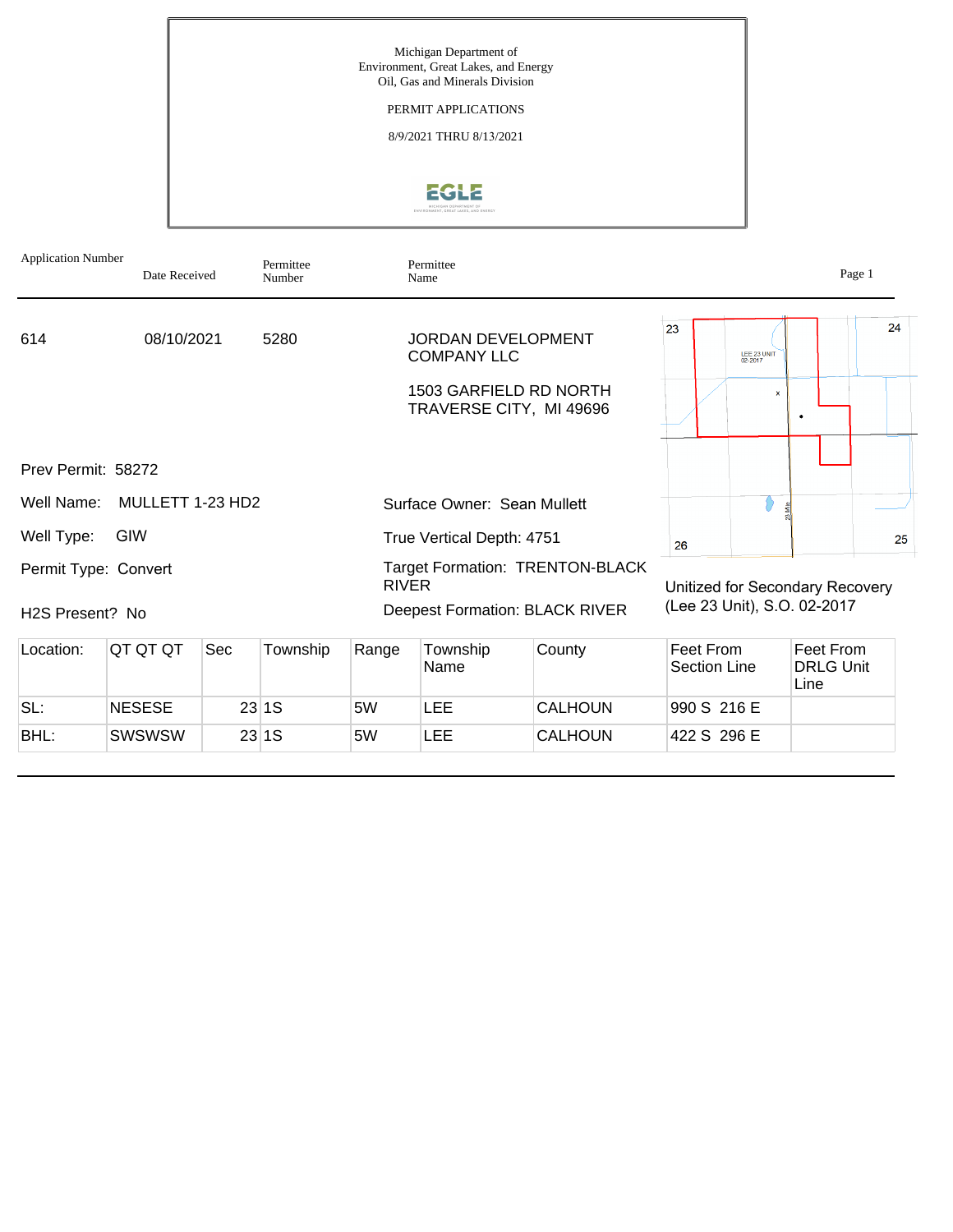Michigan Department of Environment, Great Lakes, and Energy Oil, Gas and Minerals Division

PERMIT APPLICATIONS

8/9/2021 THRU 8/13/2021

# EGLE

| <b>Application Number</b>     | Date Received                                                            |     | Permittee<br>Number |                                                        | Permittee<br>Name                                                    |                 | Page 2                           |                                  |                                       |  |
|-------------------------------|--------------------------------------------------------------------------|-----|---------------------|--------------------------------------------------------|----------------------------------------------------------------------|-----------------|----------------------------------|----------------------------------|---------------------------------------|--|
| 611                           | 08/09/2021                                                               |     | 8139                |                                                        | <b>MUSKEGON OPERATING</b><br><b>COMPANY LLC</b><br>1425 S MISSION RD |                 |                                  |                                  |                                       |  |
|                               |                                                                          |     |                     | MOUNT PLEASANT, MI 48858                               |                                                                      | 15              | $\subset$<br><b>T14NR06W</b>     |                                  |                                       |  |
| Prev Permit:                  |                                                                          |     |                     |                                                        |                                                                      |                 |                                  |                                  |                                       |  |
| Well Name:                    | Huzzey 1-15                                                              |     |                     | Huzzey                                                 | Surface Owner: Richard & Marsha                                      |                 |                                  |                                  |                                       |  |
| Well Type:                    | OIL                                                                      |     |                     | True Vertical Depth: 3900                              |                                                                      |                 |                                  |                                  |                                       |  |
| Permit Type: Drill            |                                                                          |     |                     | <b>Target Formation: DUNDEE</b>                        |                                                                      |                 |                                  | 40-Acre Drilling Unit, SE/4 NE/4 |                                       |  |
| H <sub>2</sub> S Present? Yes |                                                                          |     |                     | <b>Deepest Formation: DETROIT RIVER</b><br><b>ANHY</b> |                                                                      |                 | Section 15                       |                                  |                                       |  |
| Location:                     | QT QT QT                                                                 | Sec | Township            | Range                                                  | Township<br>Name                                                     | County          | Feet From<br><b>Section Line</b> |                                  | Feet From<br><b>DRLG Unit</b><br>Line |  |
| SL:                           | <b>NWSENE</b>                                                            |     | $15$  14N           | 6W                                                     | <b>BROOMFIELD</b>                                                    | <b>ISABELLA</b> | 1640 N 951 E                     |                                  | 330 N 360 W                           |  |
| BHL:                          | <b>BROOMFIELD</b><br><b>ISABELLA</b><br><b>NWSENE</b><br>$15$  14N<br>6W |     |                     |                                                        |                                                                      |                 | 1640 N 951 E                     |                                  | 330 N 360 W                           |  |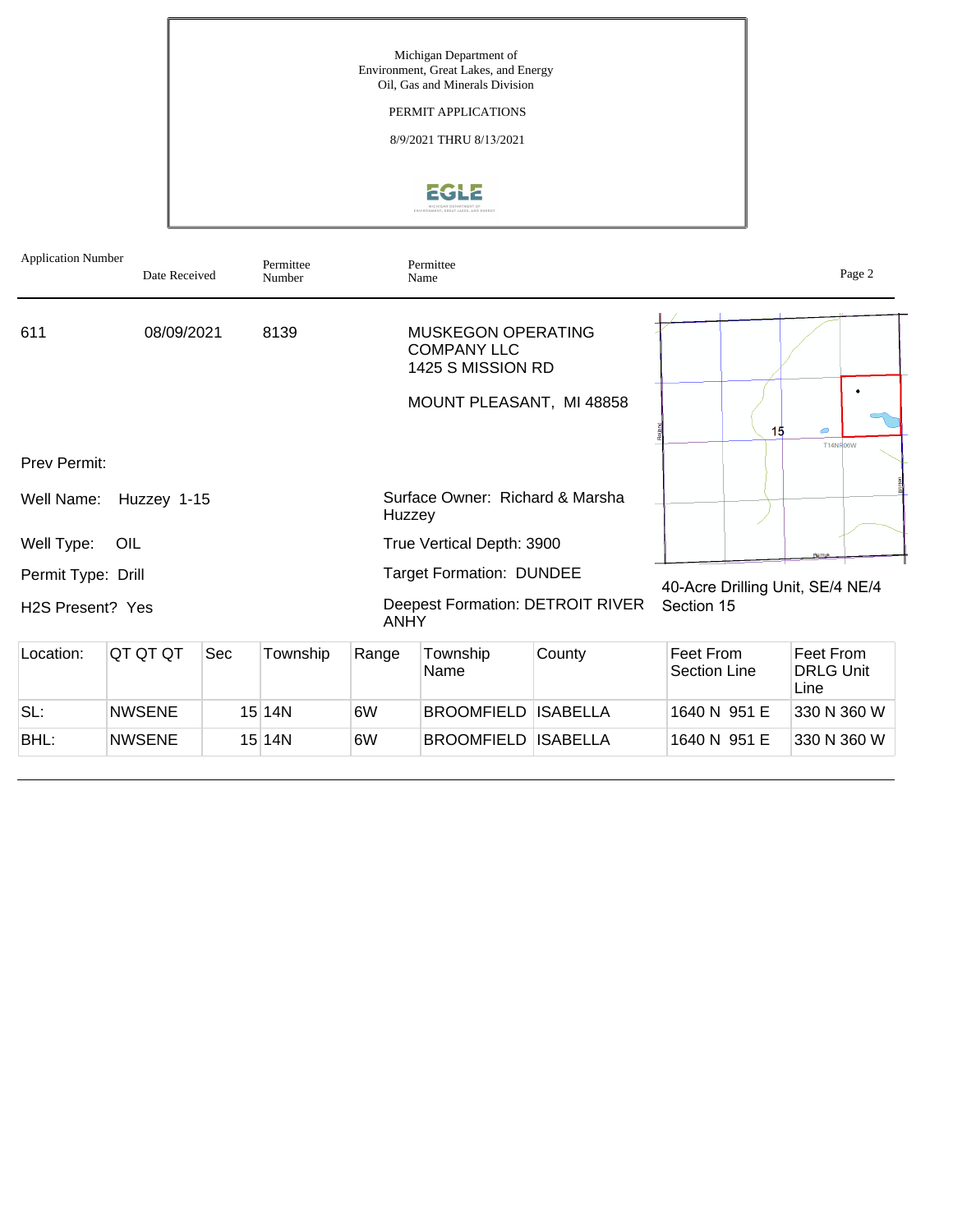|                               |                                 |                     |          | Michigan Department of<br>Oil, Gas and Minerals Division<br>PERMIT LIST<br>8/9/2021 THRU 8/13/2021                                | Environment, Great Lakes, and Energy                                                   |                  |  |                                                    |                                       |  |
|-------------------------------|---------------------------------|---------------------|----------|-----------------------------------------------------------------------------------------------------------------------------------|----------------------------------------------------------------------------------------|------------------|--|----------------------------------------------------|---------------------------------------|--|
|                               |                                 |                     |          | ONMENT, GREAT LAKES, AND ENERGY                                                                                                   |                                                                                        |                  |  |                                                    |                                       |  |
| Permit Number                 | <b>Issue Date</b>               | Permittee<br>Number |          | Permittee<br>Name                                                                                                                 |                                                                                        |                  |  | Page 1                                             |                                       |  |
| 61550                         | 8/10/2021                       | 6498                |          | <b>WOLVERINE GAS AND OIL</b><br><b>COMPANY OF MICHIGAN LLC</b><br>ONE RIVERFRONT PLAZA<br>55 CAMPAU, NW<br>GRAND RAPIDS, MI 49503 |                                                                                        |                  |  | $\bullet$<br>38th<br>с                             |                                       |  |
|                               | API Well No: 21-077-62031-00-00 |                     |          |                                                                                                                                   |                                                                                        |                  |  |                                                    |                                       |  |
| Prev Permit:                  |                                 |                     |          |                                                                                                                                   |                                                                                        |                  |  |                                                    |                                       |  |
| Well Name:                    | MYERS 8-1HD1                    |                     | G        |                                                                                                                                   |                                                                                        |                  |  |                                                    |                                       |  |
| Well Type:                    | Oil Well                        |                     | P        |                                                                                                                                   |                                                                                        |                  |  |                                                    |                                       |  |
| Permit Type: Drill            |                                 |                     |          |                                                                                                                                   | <b>Target Formation: TRENTON</b>                                                       |                  |  | 120-Acre R303 Drilling Unit, W/2 SW/               |                                       |  |
| H <sub>2</sub> S Present? Yes |                                 |                     |          |                                                                                                                                   | <b>Deepest Formation: TRENTON</b>                                                      |                  |  | 4, SE/4 SW/4, Section 8                            |                                       |  |
| Location:                     | QT QT QT                        | Sec                 | Township | Range                                                                                                                             | Township<br>Name                                                                       | County           |  | Feet From<br><b>Section Line</b>                   | Feet From<br><b>DRLG Unit</b><br>Line |  |
| SL:                           | <b>SWSWSE</b>                   |                     | 8 3 S    | 9W                                                                                                                                | <b>CLIMAX</b>                                                                          | <b>KALAMAZOO</b> |  | 158 S 2475 E                                       |                                       |  |
| BHL:                          | <b>SWNWSW</b>                   |                     | 8 3 S    | 9W                                                                                                                                | <b>CLIMAX</b>                                                                          | <b>KALAMAZOO</b> |  | 1845 S 358 W                                       | 815 N 358 W                           |  |
| 61551                         | 8/12/2021                       | 5320                |          | PO BOX 1560                                                                                                                       | <b>SAVOY ENERGY LP</b><br>920 HASTINGS STREET, SUITE A<br>TRAVERSE CITY, MI 49685-1560 |                  |  |                                                    |                                       |  |
|                               | API Well No: 21-025-62024-01-00 |                     |          |                                                                                                                                   |                                                                                        |                  |  | T04SR08W<br>7                                      |                                       |  |
| Prev Permit: 61515            |                                 |                     |          |                                                                                                                                   |                                                                                        |                  |  |                                                    | $\pmb{\mathsf{x}}$                    |  |
| Well Name:                    | HELWIG 1-7 HD2                  |                     |          |                                                                                                                                   | Surface Owner: Helwig, Jacque A                                                        |                  |  |                                                    |                                       |  |
| Well Type:                    | Oil Well                        |                     |          |                                                                                                                                   | True Vertical Depth: 3419FT                                                            |                  |  |                                                    |                                       |  |
| Permit Type: Re-entry         |                                 |                     |          |                                                                                                                                   | <b>Target Formation: TRENTON</b>                                                       |                  |  | 160-Acre R303 Drilling Unit, SE/4                  |                                       |  |
| H2S Present? No               |                                 |                     |          |                                                                                                                                   | <b>Deepest Formation: TRENTON</b>                                                      |                  |  | NW/4, SW/4 NE/4, NW/4 SE/4, NE/4<br>SW/4 Section 7 |                                       |  |
| Location:                     | QT QT QT                        | Sec                 | Township | Range                                                                                                                             | Township<br>Name                                                                       | County           |  | Feet From<br><b>Section Line</b>                   | Feet From<br><b>DRLG Unit</b><br>Line |  |
| SL:                           | <b>SENWSE</b>                   |                     | 7 4S     | 8W                                                                                                                                | <b>ATHENS</b>                                                                          | <b>CALHOUN</b>   |  | 1769 S 1701 E                                      |                                       |  |
| BHL:                          | <b>NWNESW</b>                   |                     | 7 4S     | 8W                                                                                                                                | <b>ATHENS</b>                                                                          | <b>CALHOUN</b>   |  | 2370 S 1764 W                                      | 1000 S 410<br>W                       |  |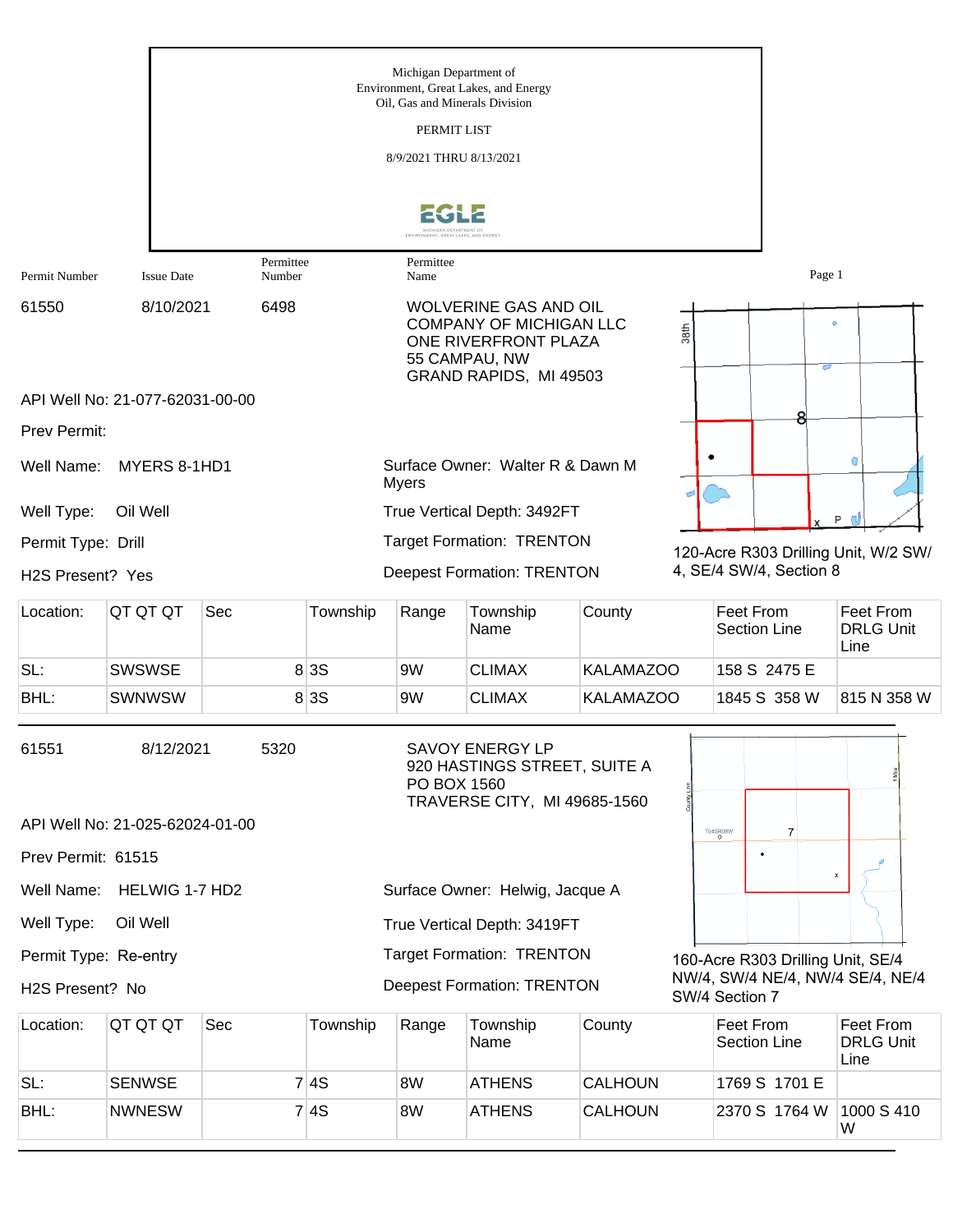|                              |                                 |                     |          | Michigan Department of  | Environment, Great Lakes, and Energy<br>Oil, Gas and Minerals Division                 |                |                                                    |              |                                       |
|------------------------------|---------------------------------|---------------------|----------|-------------------------|----------------------------------------------------------------------------------------|----------------|----------------------------------------------------|--------------|---------------------------------------|
|                              |                                 |                     |          | PERMIT LIST             |                                                                                        |                |                                                    |              |                                       |
|                              |                                 |                     |          | 8/9/2021 THRU 8/13/2021 |                                                                                        |                |                                                    |              |                                       |
|                              |                                 |                     |          |                         |                                                                                        |                |                                                    |              |                                       |
|                              |                                 |                     |          | CHICAN DEPARTMENT O     |                                                                                        |                |                                                    |              |                                       |
| Permit Number                | <b>Issue Date</b>               | Permittee<br>Number |          | Permittee<br>Name       |                                                                                        |                |                                                    | Page 2       |                                       |
| 61552                        | 8/12/2021                       | 5320                |          | PO BOX 1560             | <b>SAVOY ENERGY LP</b><br>920 HASTINGS STREET, SUITE A<br>TRAVERSE CITY, MI 49685-1560 |                | $x \bullet$                                        | $\mathsf Q$  | 5 Mile                                |
|                              | API Well No: 21-025-62031-00-00 |                     |          |                         |                                                                                        |                |                                                    |              |                                       |
| <b>Prev Permit:</b>          |                                 |                     |          |                         |                                                                                        |                |                                                    | 14           |                                       |
| Well Name:                   | <b>BENNETT 1-14</b>             |                     |          |                         | Surface Owner: Bennett, Sharon L.                                                      |                | <b>T04SR08W</b>                                    |              |                                       |
| Well Type:                   | Oil Well                        |                     |          |                         | True Vertical Depth: 3800FT                                                            |                |                                                    |              |                                       |
| Permit Type: Drill           |                                 |                     |          | <b>RIVER</b>            | Target Formation: TRENTON-BLACK                                                        |                |                                                    | Š,           |                                       |
| H <sub>2</sub> S Present? No |                                 |                     |          | <b>RIVER</b>            | <b>Deepest Formation: TRENTON-BLACK</b>                                                |                | 80-Acre R303 Drilling Unit, N/2<br>NW/4 Section 14 |              |                                       |
| Location:                    | QT QT QT                        | Sec                 | Township | Range                   | Township<br>Name                                                                       | County         | <b>Feet From</b><br><b>Section Line</b>            |              | Feet From<br><b>DRLG Unit</b><br>Line |
| SL:                          | <b>SWNENW</b>                   |                     | 14 4S    | 8W                      | <b>ATHENS</b>                                                                          | <b>CALHOUN</b> |                                                    | 980 N 1479 W |                                       |

BHL: SWNENW 14 4S 8W ATHENS CALHOUN 978 N 1765 W 353 S 894 E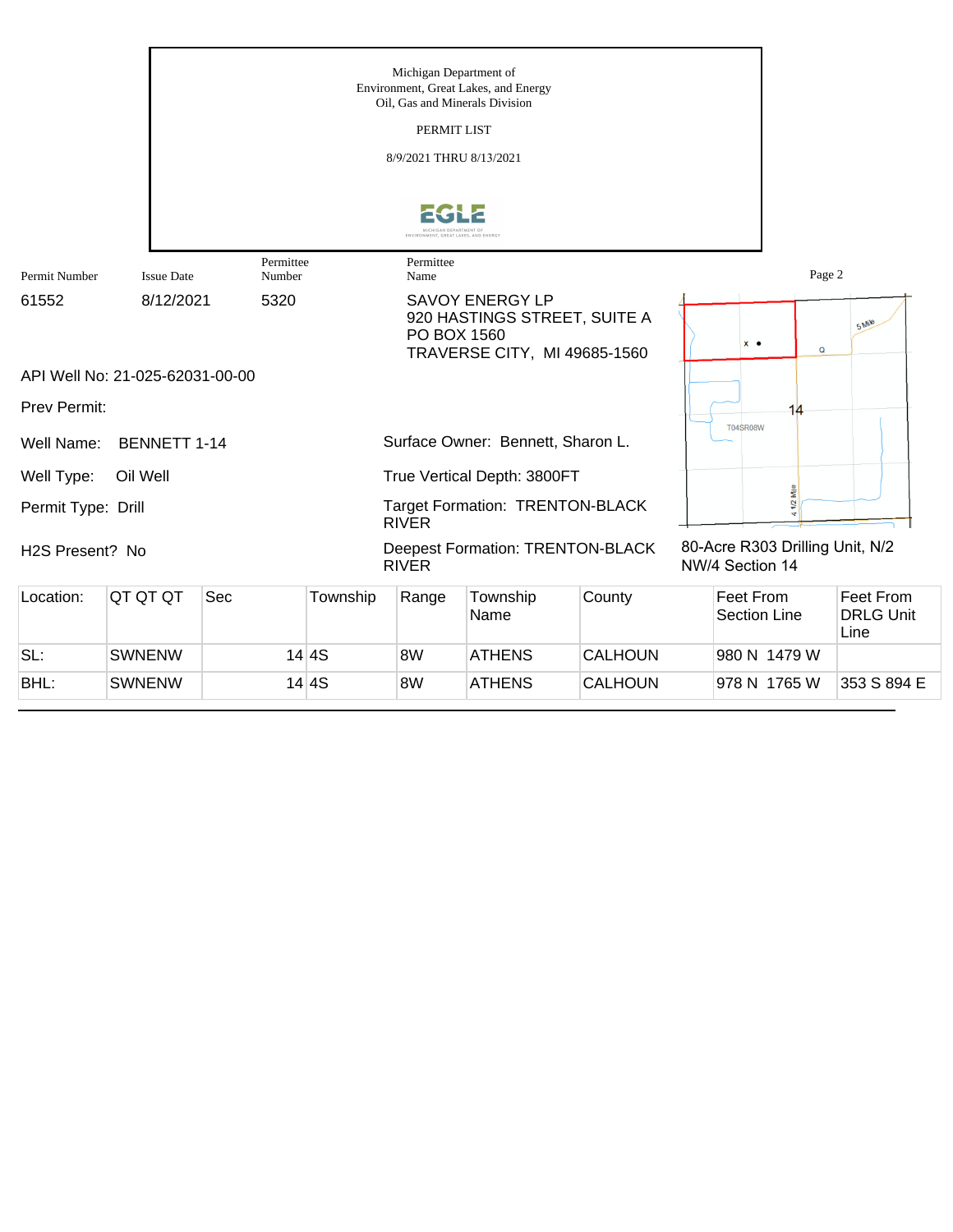Environment, Great Lakes, and Energy

Oil, Gas and Minerals Division

Updated Permits

8/9/2021 THRU 8/13/2021



Permit Number Permittee Number Permittee Name Page 1

**PLUGGING INSTRUCTIONS ISSUED:**

19885 4428 MID MICHIGAN GAS STORAGE CO PO BOX 2446

HOUSTON, TX 77252-2446 USA

API Well Number: 21-133-19885-00-00

Well Name: SHOOK 1

Plug Inst. Issue Date: 8/5/2021

| Location | <b>OT OT OT</b> | <b>Sec</b> Township | Range | <b>Township Name</b> | County          | Feet From Section<br>Line | <b>Feet From DRLG</b><br>Unit |
|----------|-----------------|---------------------|-------|----------------------|-----------------|---------------------------|-------------------------------|
| ISL:     | <b>IN2SESE</b>  | 6 <sub>17N</sub>    | 10W   | <b>RICHMOND</b>      | <b>IOSCEOLA</b> | 1040 S 560 E              | 1280 N 560 E                  |
| BHL:     | <b>IN2SESE</b>  | 6 <sub>17N</sub>    | 10W   | RICHMOND             | <b>OSCEOLA</b>  |                           |                               |

Comment: Revised App to P&A expires on 8/5/22

59803 5320

SAVOY ENERGY LP 920 HASTINGS STREET, SUITE A PO BOX 1560 TRAVERSE CITY, MI 49685-1560

API Well Number: 21-059-59803-00-00

Well Name: BEACH 1-25

True Vertical Depth: 4137

Plug Inst. Issue Date: 8/6/2021

| Location | <b>IOT OT OT</b> |        | <b>Sec Township</b> | Range | Township Name | County           | <b>Feet From Section</b><br>Line | <b>Feet From DRLG</b><br>l Unit |
|----------|------------------|--------|---------------------|-------|---------------|------------------|----------------------------------|---------------------------------|
| ISL:     | <b>INESESW</b>   | 25 6S  |                     | 2W    | <b>ADAMS</b>  | <b>HILLSDALE</b> | 1057 S 2081 W                    |                                 |
| BHL:     | <b>ISESWSW</b>   | 25 6 S |                     | 2W    | <b>ADAMS</b>  | <b>HILLSDALE</b> | 350 S 1250 W                     | 1350 S 589 W                    |

Comment: App to P&A expires on 8/6/22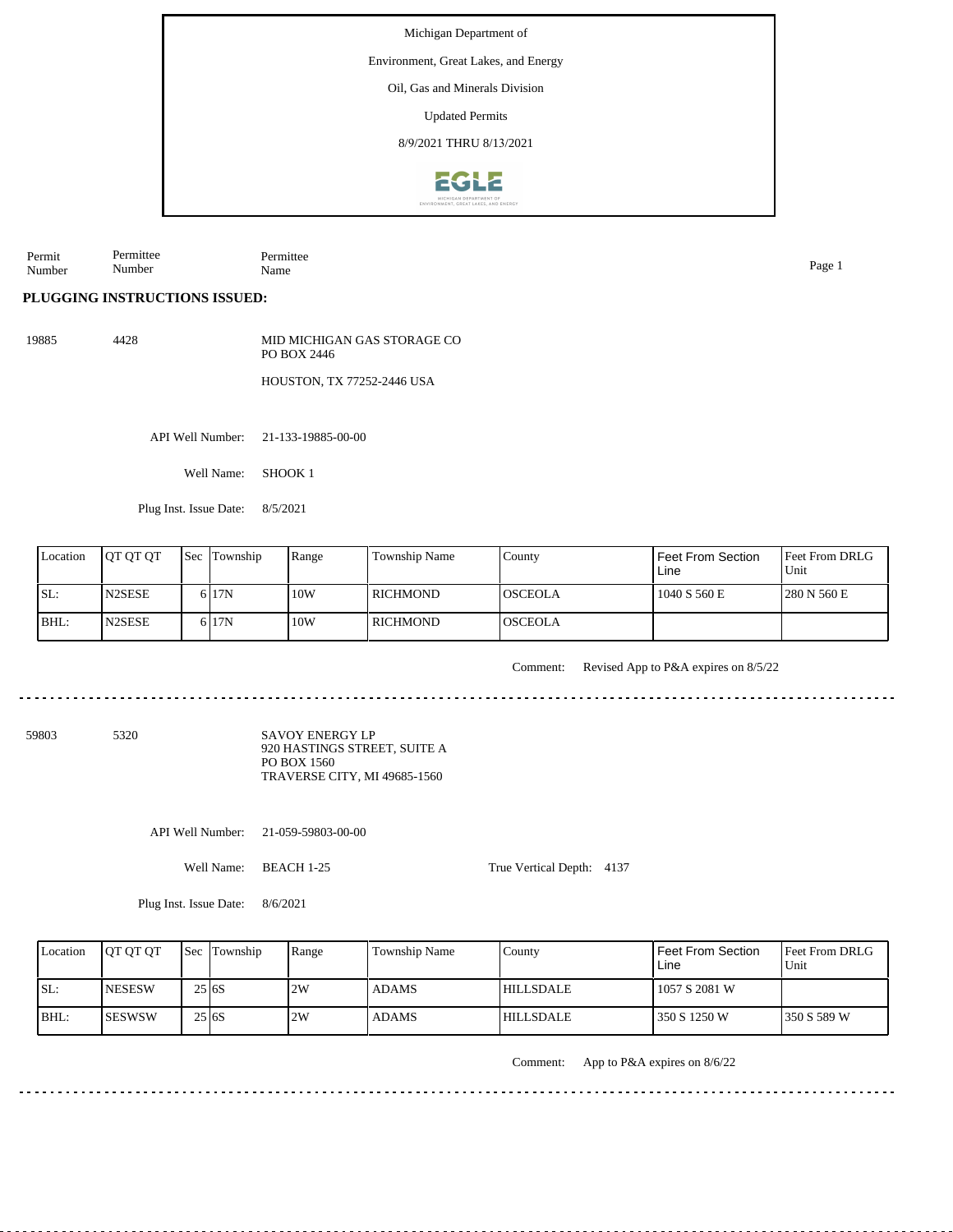Michigan Department of Environment, Great Lakes, and Energy Oil, Gas and Minerals Division Updated Permits 8/9/2021 THRU 8/13/2021**EGLE** 

Permit Number Permittee Number

Permittee<br>Name Name Page 2

60358 7729

SALT CITY LLC 775 NORTH 2ND STREET

BRIGHTON, MI 48116

API Well Number: 21-065-55614-03-00

Well Name: BRIGGS 1-15C

True Vertical Depth: 4417

Plug Inst. Issue Date: 8/6/2021

| Location | <b>IOT OT OT</b> | <b>Sec</b> Township | Range | Township Name    | County        | <b>Feet From Section</b><br>Line | <b>Feet From DRLG</b><br>Unit |
|----------|------------------|---------------------|-------|------------------|---------------|----------------------------------|-------------------------------|
| SL:      | <b>ISENWSE</b>   | 15 I2N              | 2E    | <b>WHITE OAK</b> | <b>INGHAM</b> | 1908 S 1580 E                    |                               |
| BHL:     | <b>ISENWSE</b>   | 15 2N               | 2E    | WHITE OAK        | <b>INGHAM</b> | 1563 S 1562 E                    | 1096 N 1051 W                 |

Comment: App to P&A expires on 8/1/22

in a change and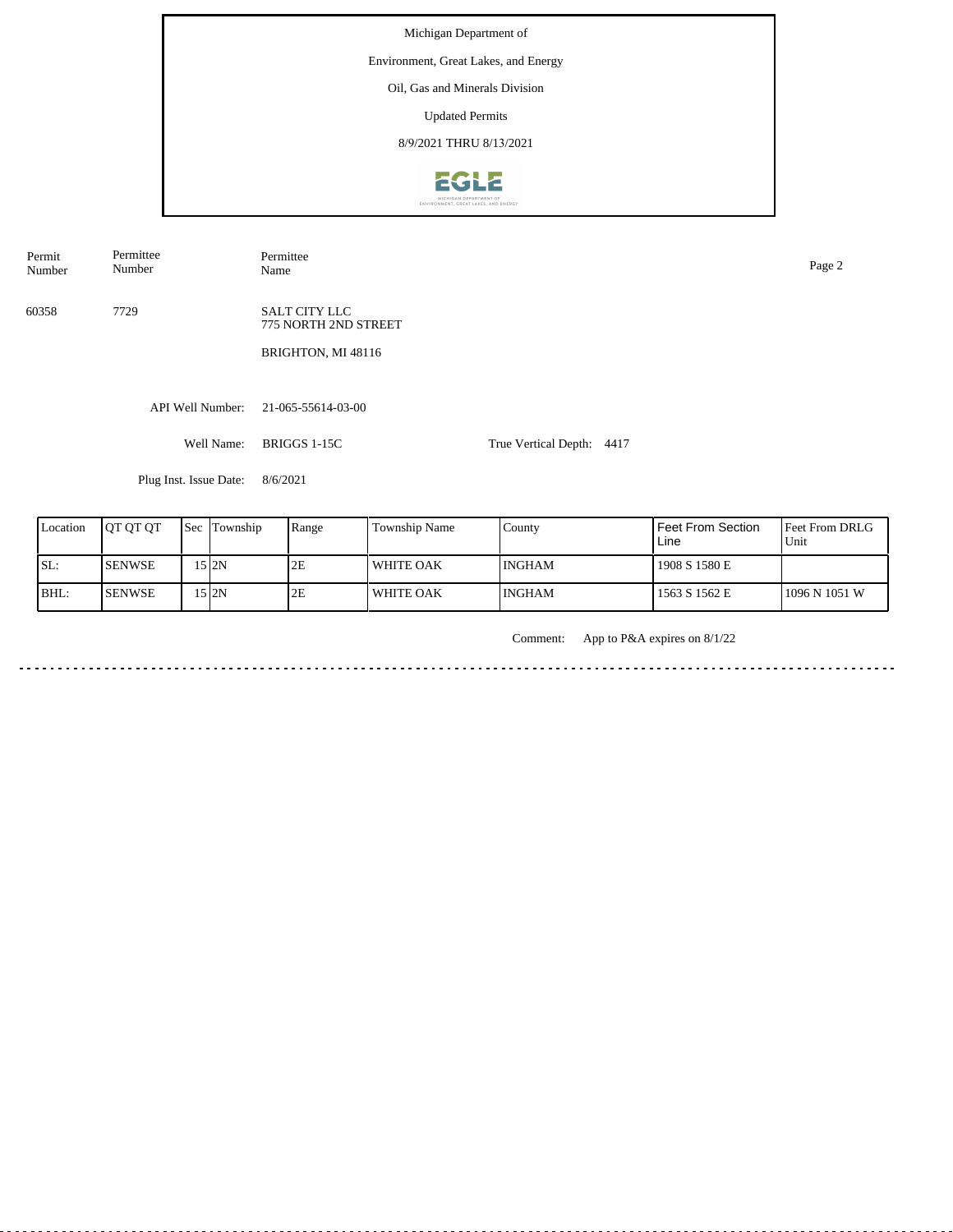### Environment, Great Lakes, and Energy

# Oil, Gas and Minerals Division

Updated Permits

8/9/2021 THRU 8/13/2021



Permit Number Permittee Number Permittee Name Page 3

**RECORD OF WELL PLUGGING:**

20378 491

CONSUMERS ENERGY CO

1945 W PARNALL RD JACKSON, MI 49201

API Well Number: 21-005-20378-00-00

Well Name: KOOPMEN, GEO F & DONALD & PETERS,FERDINAND 1

Plugging Date: 6/4/2021

| Location | <b>IOT OT OT</b> | <b>Sec</b> | Township | Range | Township Name   | County         | Feet From Section<br>Line | <b>Feet From DRLG</b><br>Unit |
|----------|------------------|------------|----------|-------|-----------------|----------------|---------------------------|-------------------------------|
| ISL:     | <b>CNNW</b>      |            | 9 I4N    | 14W   | l overisel      | <b>ALLEGAN</b> | 1320 N 1320 W             | 1320 N 1320 W                 |
| BHL:     |                  |            | 9 I4N    | 14W   | <b>OVERISEL</b> | <b>ALLEGAN</b> |                           |                               |

20378 491

CONSUMERS ENERGY CO

1945 W PARNALL RD JACKSON, MI 49201

API Well Number: 21-005-20378-01-00

Well Name: KOOPMEN, GEO F & DONALD & PETERS,FERDINAND 1

Plugging Date: 6/4/2021

| Location | <b>IOT OT OT</b> | <b>Sec Township</b> | Range | Township Name | County  | l Feet From Section<br>Line | <b>Feet From DRLG</b><br>Unit |
|----------|------------------|---------------------|-------|---------------|---------|-----------------------------|-------------------------------|
| SL:      | <b>CNNW</b>      | 9 I4N               | 14W   | l overisel    | ALLEGAN | 1320 N 1320 W               | 1320 N 1320 W                 |
| $IBHL$ : |                  | 9 I4N               | 14W   | l overisel    | ALLEGAN |                             |                               |

<u>. . . . . . . . . . . . . . . . . . .</u>

. . . . . . . . . . . . . . . . . . .

<u>. . . . . . . . . . .</u>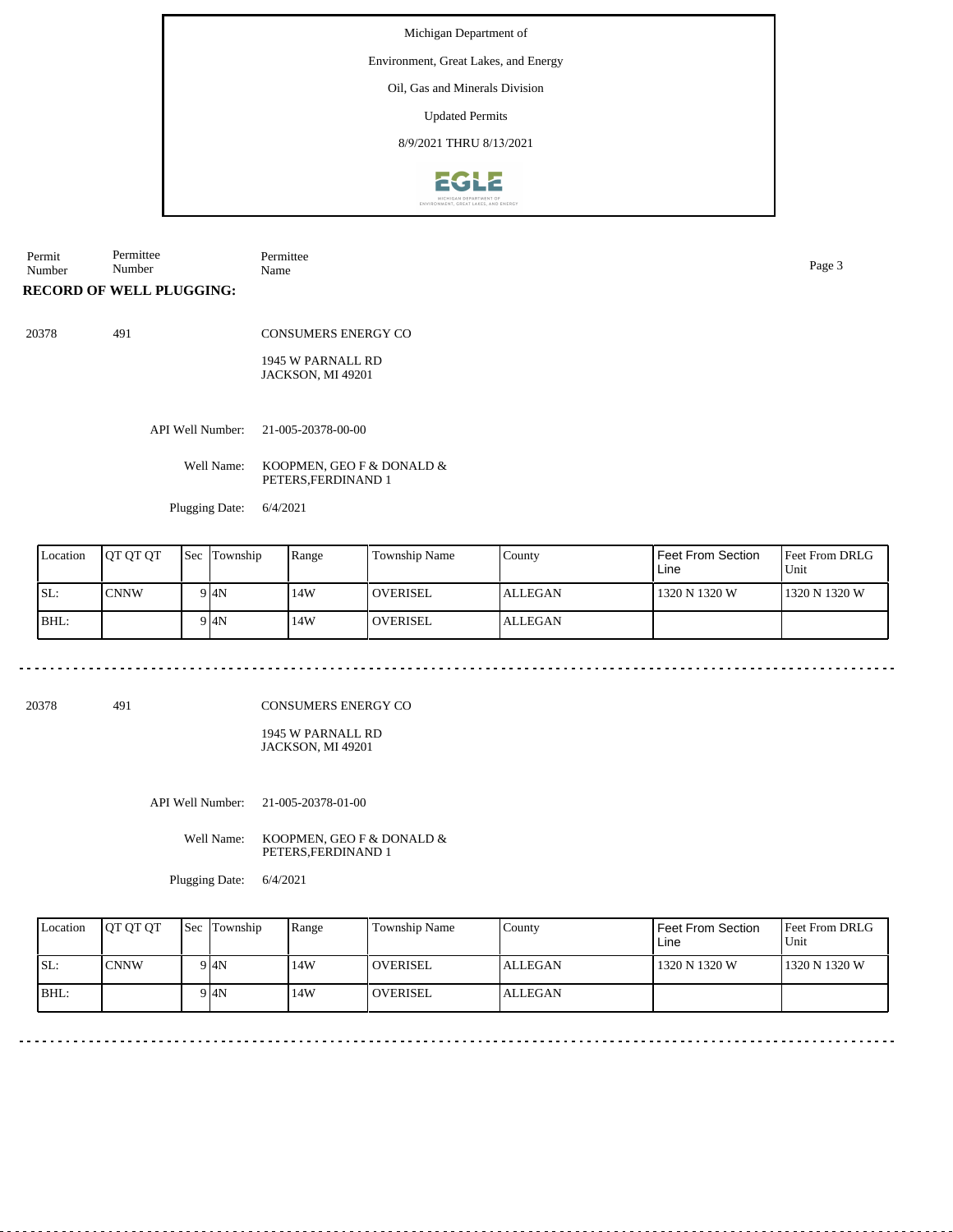#### Environment, Great Lakes, and Energy

Oil, Gas and Minerals Division

Updated Permits

8/9/2021 THRU 8/13/2021



Permit Number Permittee Number Permittee Name Page 4

20528 491 CONSUMERS ENERGY CO

> 1945 W PARNALL RD JACKSON, MI 49201

API Well Number: 21-005-20528-00-00

Well Name: AVERY; VANDER KOLK; KOLLEN; BOEVE, G T 1

Plugging Date: 5/19/2021

. . . . . . . . . . . . . . . . . . . .

| Location | <b>IOT OT OT</b> | Sec | Township | Range | <b>Township Name</b> | County         | Feet From Section<br>Line | <b>Feet From DRLG</b><br>Unit |
|----------|------------------|-----|----------|-------|----------------------|----------------|---------------------------|-------------------------------|
| ISL:     | CNSE             |     | 5 I4N    | 14W   | l overisel           | <b>ALLEGAN</b> | 1320 N 1320 E             | 1320 N 1320 E                 |
| BHL:     |                  |     | 5 I4N    | 14W   | <b>OVERISEL</b>      | <b>ALLEGAN</b> |                           |                               |

22359 491

. . . . . . . . .

CONSUMERS ENERGY CO

1945 W PARNALL RD JACKSON, MI 49201

API Well Number: 21-005-22359-00-00

Well Name: CONSUMERS POWER COMPANY 223

Plugging Date: 5/28/2021

| Location | <b>OT OT OT</b> | <b>Sec Township</b> | Range | Township Name | County         | Feet From Section<br>Line | Feet From DRLG<br>Unit |
|----------|-----------------|---------------------|-------|---------------|----------------|---------------------------|------------------------|
| SL:      | <b>INENENE</b>  | 8 I4N               | 14W   | l overisel    | <b>ALLEGAN</b> | 150 N 50 E                | 150 N 1270 W           |
| IBHL:    | <b>INENENE</b>  | 8 I4N               | 14W   | l overisel    | <b>ALLEGAN</b> |                           |                        |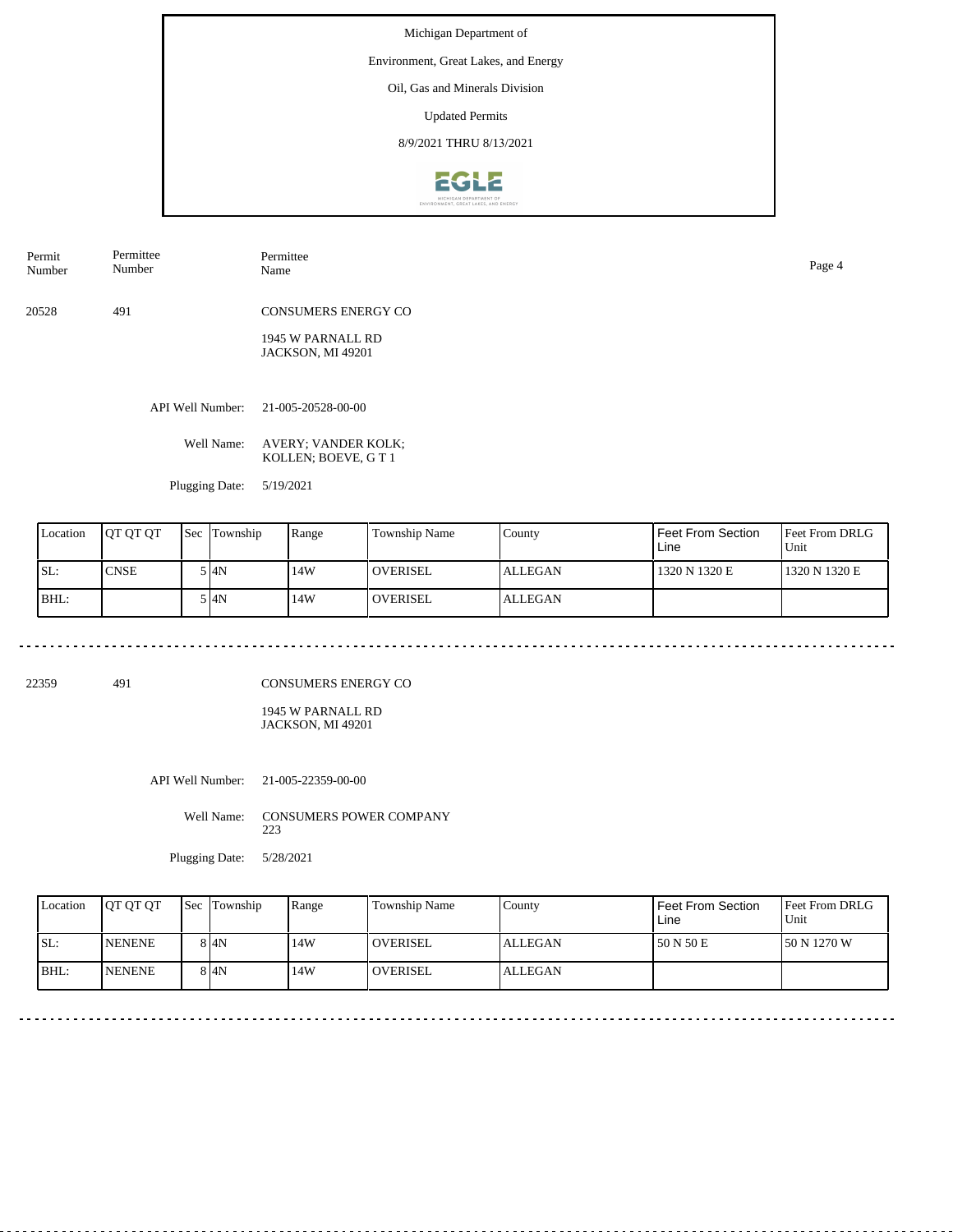### Environment, Great Lakes, and Energy

Oil, Gas and Minerals Division

Updated Permits

8/9/2021 THRU 8/13/2021



| Permit<br>Number | –<br>Permittee<br>$\sim$ $\sim$<br>vumber | Permittee.<br>Name | Page |
|------------------|-------------------------------------------|--------------------|------|
|                  |                                           |                    |      |

28423 4428 MID MICHIGAN GAS STORAGE CO PO BOX 2446

HOUSTON, TX 77252-2446 USA

API Well Number: 21-035-28423-00-00

Well Name: MCGC F-184

Plugging Date: 7/20/2021

| Location | IOT OT OT     | Sec | Township          | Range | Township Name    | County        | Feet From Section<br>Line | <b>Feet From DRLG</b><br>Unit |
|----------|---------------|-----|-------------------|-------|------------------|---------------|---------------------------|-------------------------------|
| ISL:     | <b>SWSESE</b> |     | 10 <sub>18N</sub> | 16W   | <b>FREEMAN</b>   | <b>ICLARE</b> | 125 S 1220 E              | 125 S 1220 E                  |
| BHL:     | 'SWSESE       |     | 10 <sub>18N</sub> | 16W   | <b>I FREEMAN</b> | <b>ICLARE</b> |                           |                               |

6414 4428

MID MICHIGAN GAS STORAGE CO PO BOX 2446

HOUSTON, TX 77252-2446 USA

API Well Number: 21-035-06414-00-00

Well Name: PERKINS & WILLIM 8

Plugging Date: 7/20/2021

| Location | <b>IOT OT OT</b> | <b>Sec Township</b> | Range | Township Name  | County        | Feet From Section<br>Line | <b>Feet From DRLG</b><br>Unit |
|----------|------------------|---------------------|-------|----------------|---------------|---------------------------|-------------------------------|
| ISL:     | <b>SESESE</b>    | 10 18N              | 6W    | <b>FREEMAN</b> | <b>ICLARE</b> | 0 S 0 E                   |                               |
| BHL:     |                  | 10 <sub>18N</sub>   | 6W    | <b>FREEMAN</b> | <b>CLARE</b>  | 0 S 0 W                   |                               |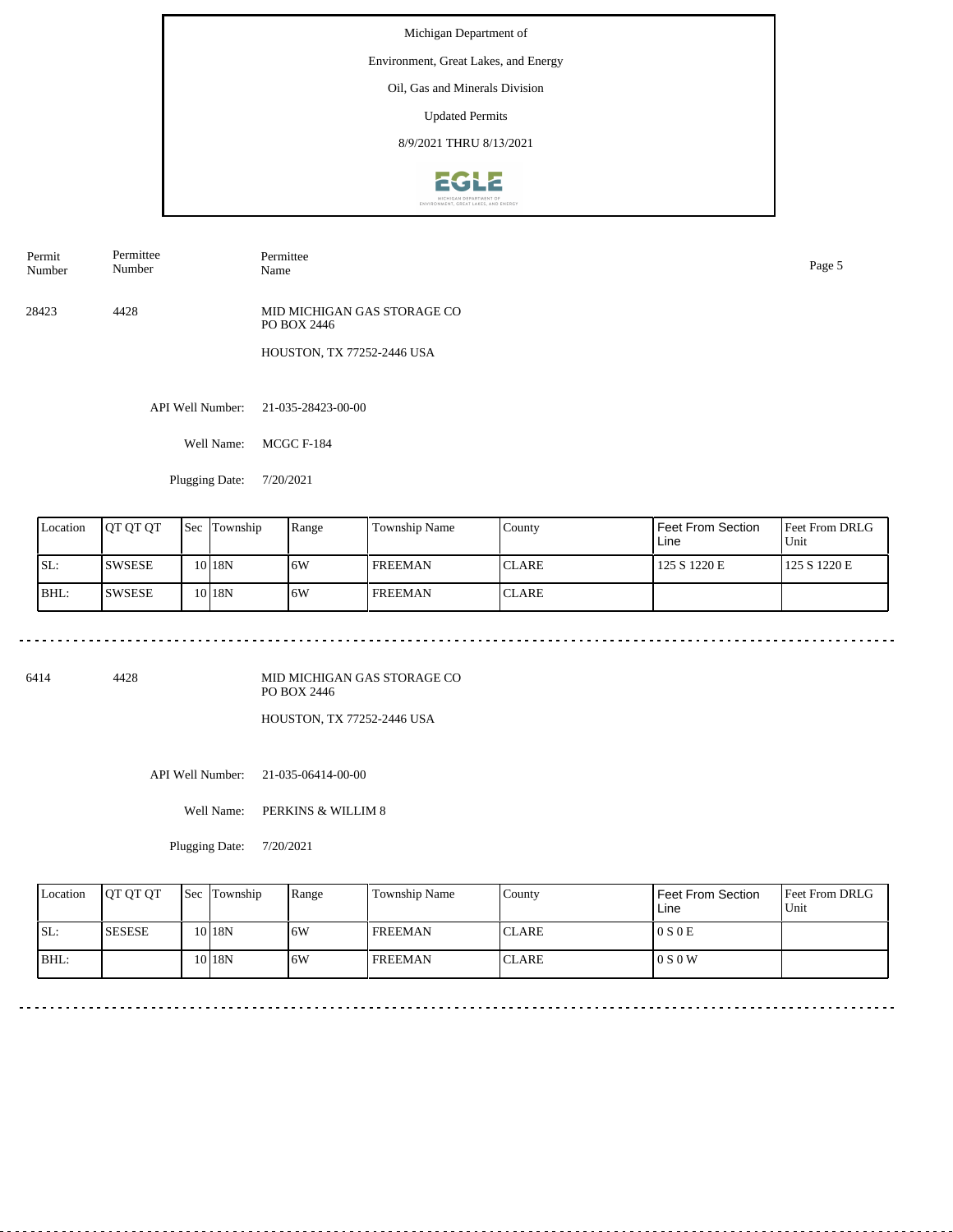Environment, Great Lakes, and Energy

Oil, Gas and Minerals Division

Updated Permits

8/9/2021 THRU 8/13/2021



Permit Number Permittee Number Permittee Name Page 6

# **APPLICATIONS TO CHANGE WELL STATUS:**

9833 491

CONSUMERS ENERGY CO

1945 W PARNALL RD JACKSON, MI 49201

API Well Number: 21-035-09833-00-00

Well Name: MICH GAS STORAGE 691

Approval Date: 8/6/2021

| Location | <b>IOT OT OT</b> | <b>Sec</b> | <b>Township</b> | Range | <b>Township Name</b> | County        | l Feet From Section<br>Line | Feet From DRLG<br>Unit |
|----------|------------------|------------|-----------------|-------|----------------------|---------------|-----------------------------|------------------------|
| ISL:     | INWSENW          |            | 3119N           | 16W   | l REDDING            | <b>ICLARE</b> | 996 S 1190 E                | 1996 S 1190 E          |
| BHL:     | <b>NWSENW</b>    |            | 3 19N           | 16W   | REDDING              | <b>ICLARE</b> |                             |                        |

<u>. . . . . .</u>

<u>. . . . . . . . .</u>

Proposed Rework: Temporarily Abandoned Comment: ACOWS for TA expires on 8/6/22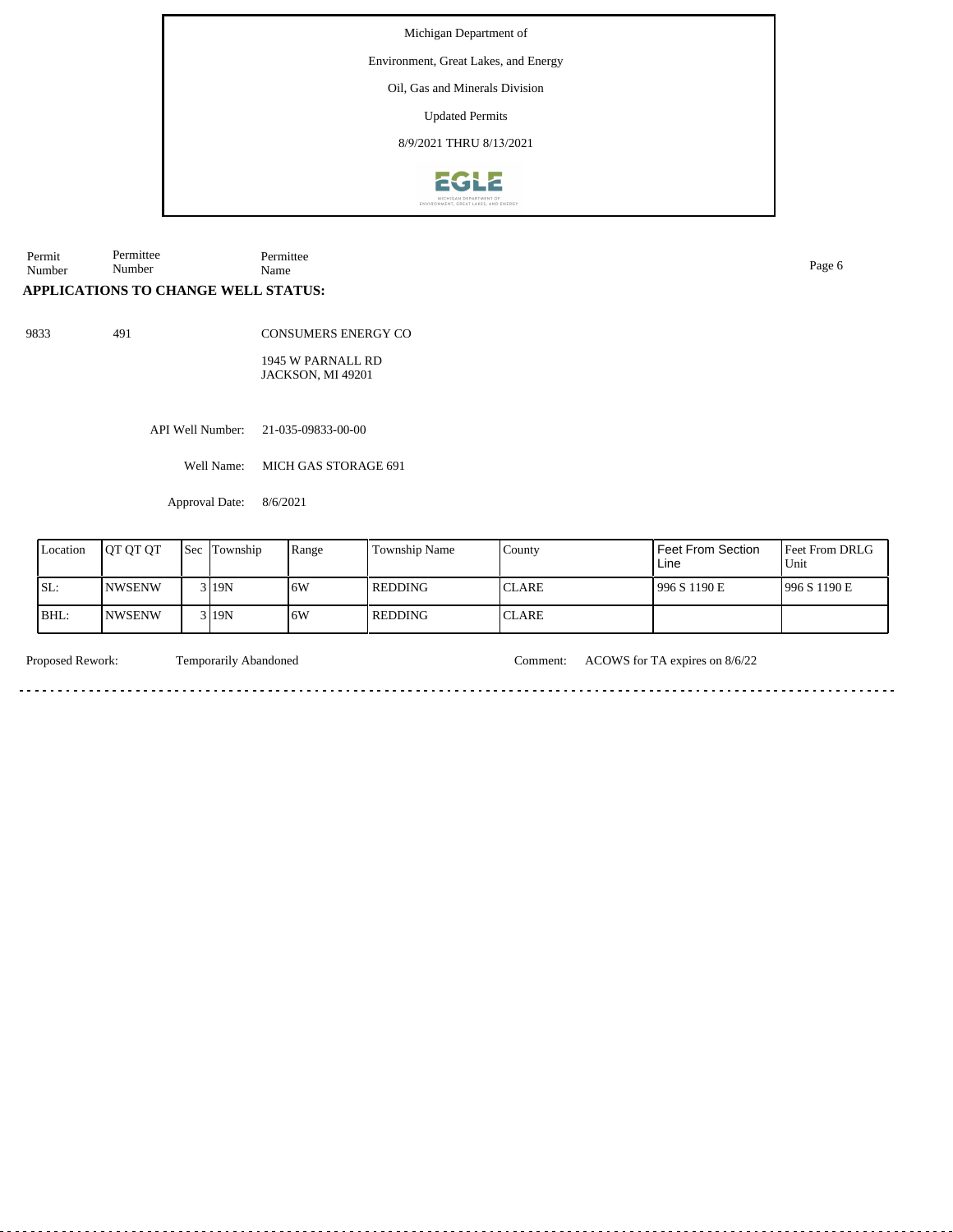Environment, Great Lakes, and Energy

Oil, Gas and Minerals Division

Updated Permits

8/9/2021 THRU 8/13/2021



Permit Number Permittee Number Permittee Name Page 7

#### **RECORD OF CHANGE OF WELL STATUS:**

491

CONSUMERS ENERGY CO

1945 W PARNALL RD JACKSON, MI 49201

API Well Number: 21-133-12654-00-00

Well Name: MICHIGAN GAS STORAGE CO 206

Change Date: 8/9/2021

| Location | <b>IOT OT OT</b> | l Sec | Township            | Range | Township Name | County          | Feet From Section<br>Line | <b>Feet From DRLG</b><br>Unit |
|----------|------------------|-------|---------------------|-------|---------------|-----------------|---------------------------|-------------------------------|
| SL:      | <b>CNNESW</b>    |       | 36 <sub>120</sub> N | 7W    | l MARION      | <b>IOSCEOLA</b> | 660 N 660 E               | 1660 N 660 E                  |
| BHL:     | ICNNESW          |       | 36 <sub>120</sub> N | 7W    | l MARION      | <b>IOSCEOLA</b> |                           |                               |

service.

 $- - - -$ 

Proposed Rework: Reworked to Underreamed Open Hole Comment: Reworked to clean well, log, underream, and return well to Reworked to Underreamed Open Hole

13258 491

CONSUMERS ENERGY CO

1945 W PARNALL RD JACKSON, MI 49201

API Well Number: 21-035-13258-00-00

Well Name: MICHIGAN GAS STORAGE CO 290

Change Date: 8/2/2021

|     | Location | <b>OT OT OT</b> | <b>Sec</b> Township | Range | <b>Township Name</b> | County        | <b>Feet From Section</b><br>Line | <b>Feet From DRLG</b><br>Unit |
|-----|----------|-----------------|---------------------|-------|----------------------|---------------|----------------------------------|-------------------------------|
| SL: |          | <b>ICNSWSE</b>  | 30 <sub>20N</sub>   | 16W   | WINTERFIELD          | <b>ICLARE</b> | 760 S 660 W                      | 1760 S 660 W                  |
|     | BHL:     | <b>ICNSWSE</b>  | 30 <sub>120</sub> N | 16W   | <b>WINTERFIELD</b>   | <b>ICLARE</b> |                                  |                               |

Reworked to Underreamed Open Hole

Proposed Rework: Reworked to Underreamed Open Hole Comment: Reworked to clean well, log, underream, and return well to service.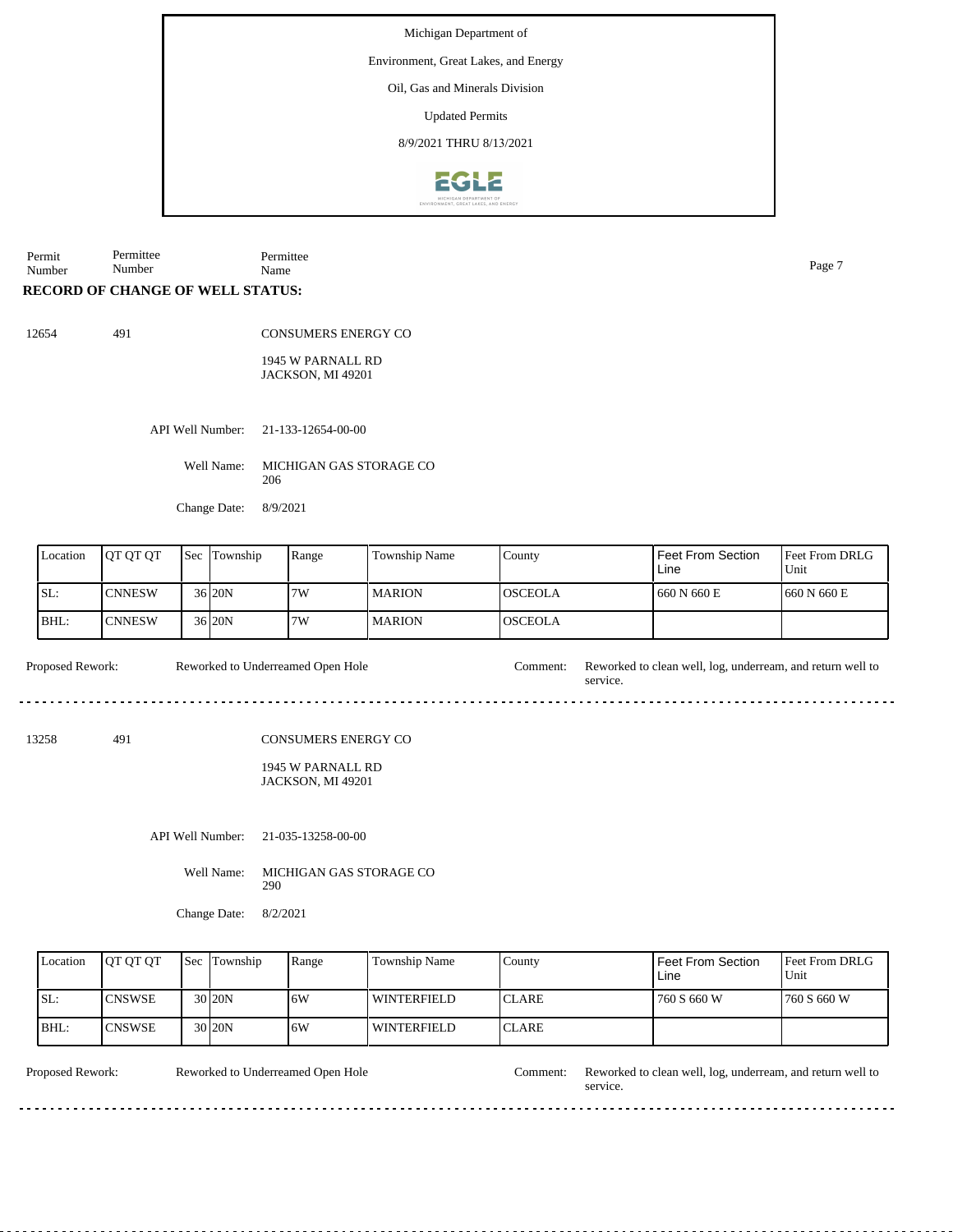#### Environment, Great Lakes, and Energy

Oil, Gas and Minerals Division

Updated Permits

8/9/2021 THRU 8/13/2021



| Permit<br>Number | Permittee<br>Number | Permittee<br>Name                             | Page 8 |
|------------------|---------------------|-----------------------------------------------|--------|
| 14333            | 491                 | <b>CONSUMERS ENERGY CO</b>                    |        |
|                  |                     | 1945 W PARNALL RD<br><b>JACKSON, MI 49201</b> |        |
|                  |                     | API Well Number: 21-035-14333-00-00           |        |
|                  | Well Name:          | MICHIGAN GAS STORAGE CO<br>400                |        |
|                  | Change Date:        | 7/23/2021                                     |        |

| Location | <b>JOT OT OT</b> | Sec | Township | Range | <b>Township Name</b> | County        | Feet From Section<br>Line | <b>Feet From DRLG</b><br>Unit |
|----------|------------------|-----|----------|-------|----------------------|---------------|---------------------------|-------------------------------|
| SL:      | <b>ICNSENW</b>   |     | 32 20N   | 6W    | WINTERFIELD          | <b>ICLARE</b> | 660 S 660 E               | 1660 S 660 E                  |
| BHL:     | ICNSENW          |     | 32 20N   | ا 6W  | <b>WINTERFIELD</b>   | <b>ICLARE</b> |                           |                               |

| <b>Proposed Rework:</b> |     | Reworked for Miscellaneous |                     | Comment: Reworked to clean well, perform injection test, log, perf well<br>$F/ 1260'$ T/ 1278', and return well to service. |
|-------------------------|-----|----------------------------|---------------------|-----------------------------------------------------------------------------------------------------------------------------|
| 20562                   | 491 |                            | CONSUMERS ENERGY CO |                                                                                                                             |

1945 W PARNALL RD JACKSON, MI 49201

API Well Number: 21-005-20562-00-00

Well Name: ZOERHOF, J; SLOTMAN, VANDERHOOP, DOZEMAN 1

Change Date: 6/21/2021

| Location | <b>IOT OT OT</b> | <b>Sec Township</b> | Range | Township Name   | County         | Feet From Section<br>Line | <b>Feet From DRLG</b><br>Unit |
|----------|------------------|---------------------|-------|-----------------|----------------|---------------------------|-------------------------------|
| SL:      | <b>CNNW</b>      | 4 I4N               | 14W   | <b>OVERISEL</b> | <b>ALLEGAN</b> | 1320 N 1320 W             | 1320 N 1320 W                 |
| BHL:     |                  | 4 I4N               | 14W   | <b>OVERISEL</b> | <b>ALLEGAN</b> |                           |                               |

| <b>Proposed Rework:</b> | Reworked to Underreamed Open Hole | .'omment: | Reworked to clean well, log, underream, and return well to<br>service. |
|-------------------------|-----------------------------------|-----------|------------------------------------------------------------------------|
|                         |                                   |           |                                                                        |